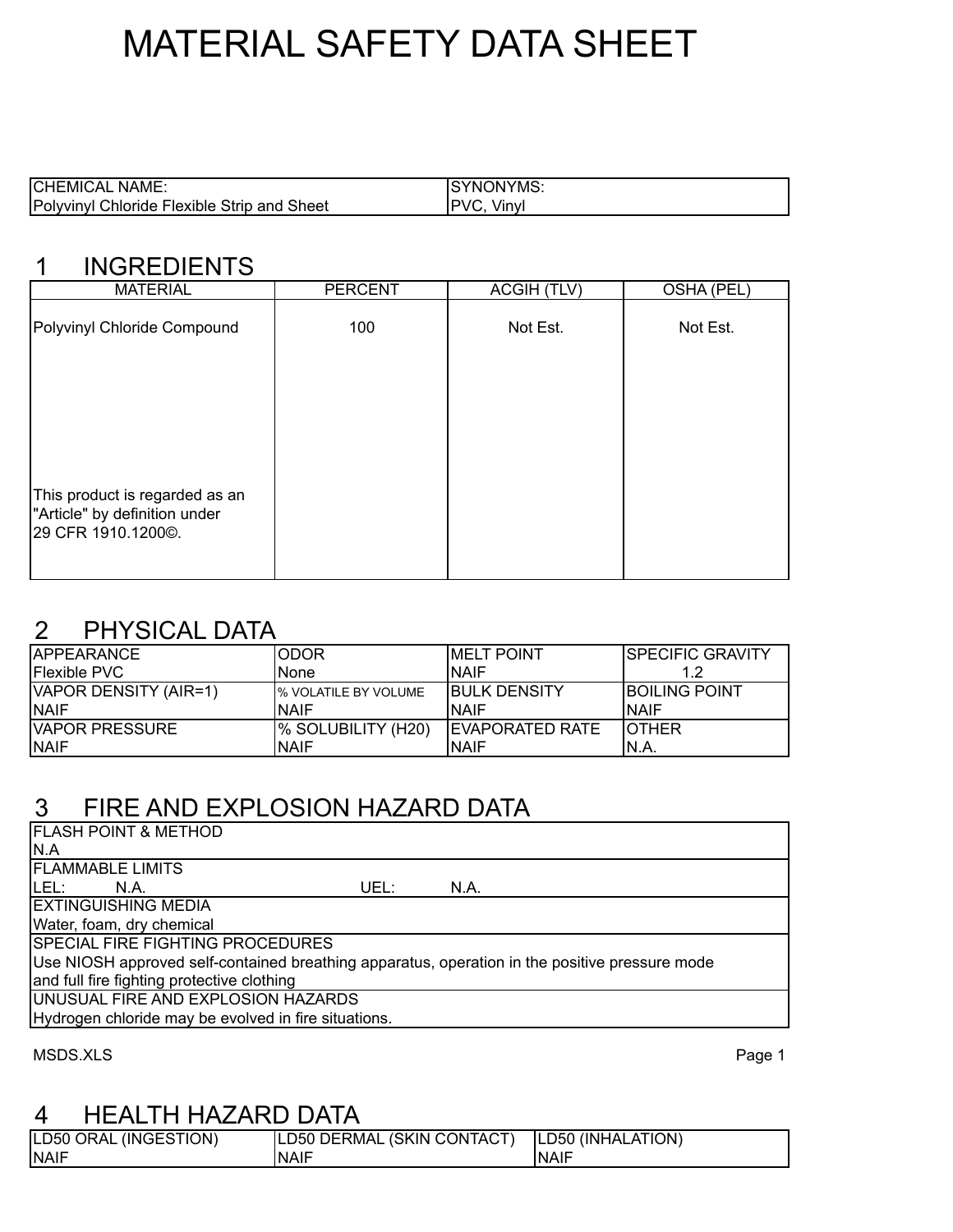| <b>PRIMARY ROUTE OF EXPOSURE</b> |  |
|----------------------------------|--|
| None                             |  |
| <b>EFFECTS OF OVEREXPOSURE</b>   |  |
|                                  |  |
|                                  |  |
|                                  |  |
|                                  |  |
| ACUTE:<br>None Known             |  |
|                                  |  |
|                                  |  |
|                                  |  |
|                                  |  |
|                                  |  |
|                                  |  |
|                                  |  |
| CHRONIC: None Known              |  |
|                                  |  |
|                                  |  |
|                                  |  |
|                                  |  |
|                                  |  |
|                                  |  |
|                                  |  |
|                                  |  |
|                                  |  |
|                                  |  |
|                                  |  |
|                                  |  |
|                                  |  |
|                                  |  |
|                                  |  |

# 5 EMERGENCY AND FIRST AID PROCEDURES

None Requited

# 6 PHYSICAL HAZARDS

None Known

MSDS.XLS Page 2

# 7 SPECIAL PROTECTION INFORMATION

**VENTILATION** 

None Required **RESPIRATORY** 

None Required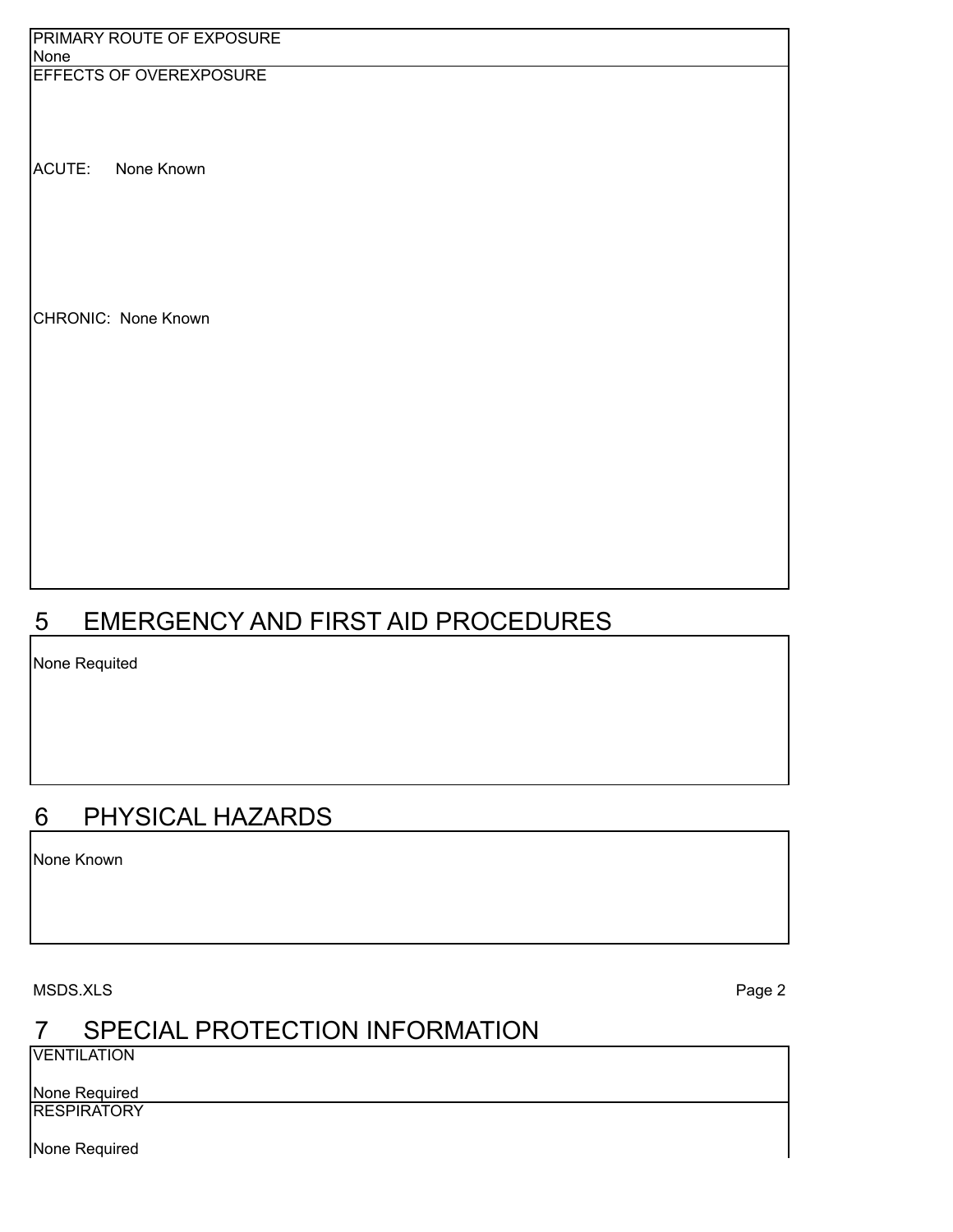#### EYE PROTECTION

Safety Glasses

PROTECTIVE GLOVES

None Required

ALL CHEMICALS SHOULD BE HANDLED SO AS TO PREVENT EYE CONTACT AND EXCESSIVE OR REPEATED SKIN CONTACT. APPROPRIATE EYE AND SKIN PROTECTION SHOULD BE EMPLOYED. INHALATION OF DUST AND VAPORS SHOULD BE AVOIDED.

# 8 CHEMICAL REACTIVITY

CONDITIONS CAUSING INSTABILITY

Stable

INCOMPATIBILITY (MATERIALS TO AVOID)

None Known

HAZARDOUS DECOMPOSITION PRODUCTS

Oxides of carbon; Hydrogen Chloride; Aliphatic/Aromatic Hydrocarbons; Smoke SPECIAL SENSITIVITY

None Known

### 9 STORAGE INFORMATION

PRECAUTIONS TO BE TAKEN IN HANDLING AND STORING

No special requirements.

#### 10 SPILL, LEAK, AND DISPOSAL INFORMATION

STEPS TO BE TAKEN IN CASE MATERIAL IS SPILLED OR RELEASED

Place in suitable container for disposal

EPA RCRA ID NUMBER

NAIF

WASTE DISPOSAL METHOD

This material, if discarded, is not defined as hazardous under 40CFR261. Incinerate or landfill in accordance with applicable federal, state, and local laws and regulations. If large quantities are incinerated, acid gas scrubbing may be necessary to control hydrogen chloride emissions.

MSDS.XLS Page 3

### 11 ADDITIONAL COMMENTS

1 Avoid exposing product to excessive heat which could result in the generation of irritating fumes.